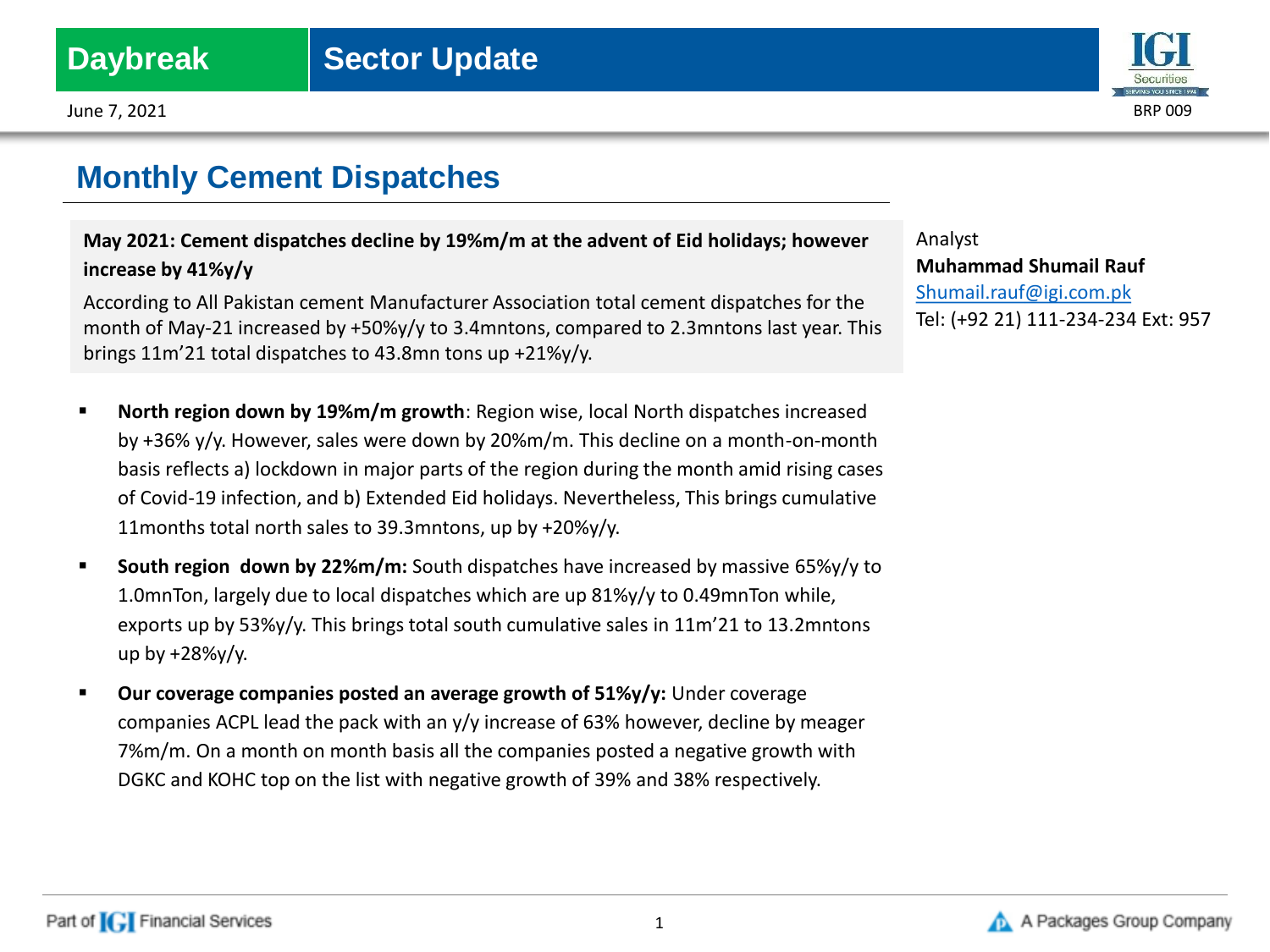June 7, 2021 BRP 009



| <b>Exhibit: Monthly Cements Dispatches</b> |  |  |
|--------------------------------------------|--|--|
|--------------------------------------------|--|--|

| <b>May 2021</b>    |               |        |                            |          |     |        |        |     |
|--------------------|---------------|--------|----------------------------|----------|-----|--------|--------|-----|
| in mn.tons         | <b>May-21</b> | Apr-21 | m/m                        | $May-20$ | y/y | 11m'21 | 11m'20 | y/y |
| North              | 2.7           | 3.4    | $-20%$                     | 2.0      | 36% | 36.9   | 30.9   | 19% |
| South              | 0.49          | 0.7    | $-29%$                     | 0.3      | 81% | 6.7    | 5.2    | 30% |
| Local              | 3.2           | 4.1    | $-21%$                     | 2.3      | 41% | 43.6   | 36.1   | 21% |
| North              | 0.2           | 0.3    | -5%                        | 0.0      | 31x | 2.4    | 1.9    | 25% |
| South              | 0.5           | 0.6    | $-13%$                     | 0.4      | 53% | 6.5    | 5.1    | 26% |
| <b>Export</b>      | 0.8           | 0.9    | $-11%$                     | 0.4      | 2x  | 8.9    | 7.1    | 26% |
|                    |               |        | <b>Region Wise</b>         |          |     |        |        |     |
| North              | 2.9           | 3.6    | $-19%$                     | 2.0      | 47% | 39.3   | 32.9   | 20% |
| South              | 1.0           | 1.3    | $-22%$                     | 0.6      | 65% | 13.2   | 10.3   | 28% |
|                    |               |        | <b>Domestic and Export</b> |          |     |        |        |     |
| Local              | 3.2           | 4.1    | $-21%$                     | 2.3      | 41% | 43.6   | 36.1   | 21% |
| Exports            | 0.8           | 0.9    | $-11%$                     | 0.4      | 2x  | 8.9    | 7.1    | 26% |
| <b>Grand Total</b> | 4.0           | 4.9    | $-19%$                     | 2.6      | 51% | 52.5   | 43.2   | 22% |

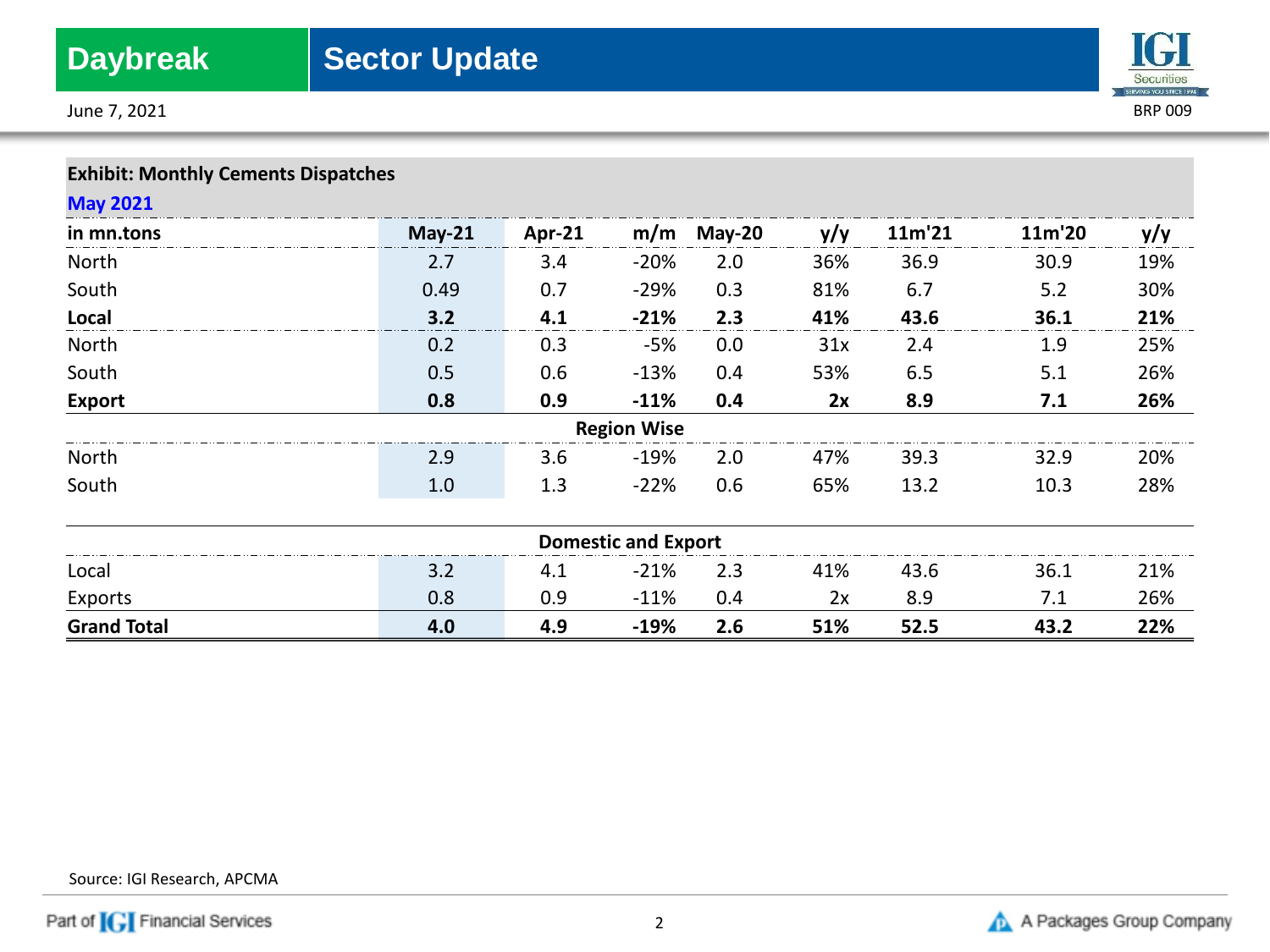June 7, 2021 BRP 009



## **Exhibit: Monthly Cements Dispatches Company wise**

### **May 2021**

| in mn.tons  | $May-21$ | Apr- $21$ |        | $m/m$ May-20 | y/y | 11m'21 | 11m'20 | y/y  |
|-------------|----------|-----------|--------|--------------|-----|--------|--------|------|
| <b>LUCK</b> | 0.65     | 0.71      | $-9%$  | 0.40         | 60% | 9.0    | 6.7    | 35%  |
| <b>MLCF</b> | 0.34     | 0.41      | $-16%$ | 0.24         | 42% | 4.4    | 4.7    | -5%  |
| <b>DGKC</b> | 0.44     | 0.72      | $-39%$ | 0.38         | 15% | 6.6    | 6.5    | 0%   |
| <b>CHCC</b> | 0.28     | 0.34      | $-16%$ | 0.18         | 59% | 3.6    | 3.1    | 16%  |
| <b>PIOC</b> | 0.25     | 0.31      | $-22%$ | 0.17         | 47% | 3.1    | 1.5    | 108% |
| <b>FCCL</b> | 0.25     | 0.31      | $-21%$ | 0.17         | 47% | 3.1    | 2.8    | 13%  |
| <b>KOHC</b> | 0.20     | 0.33      | $-38%$ | 0.11         | 77% | 3.4    | 2.1    | 65%  |
| <b>ACPL</b> | 0.25     | 0.27      | $-7%$  | 0.15         | 63% | 3.0    | 2.7    | 11%  |

Source: IGI Research, APCMA

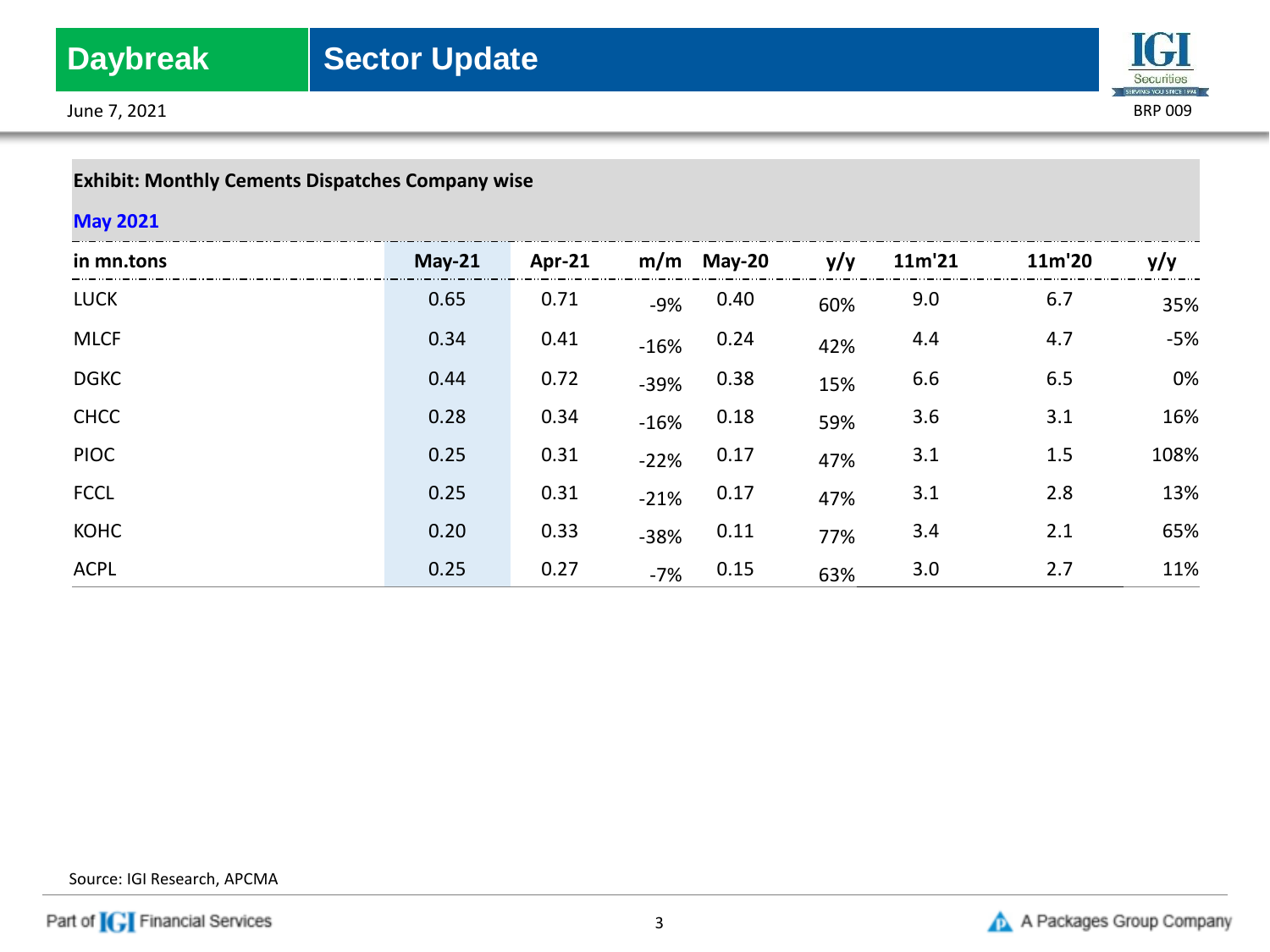

Part of **[G]** Financial Services

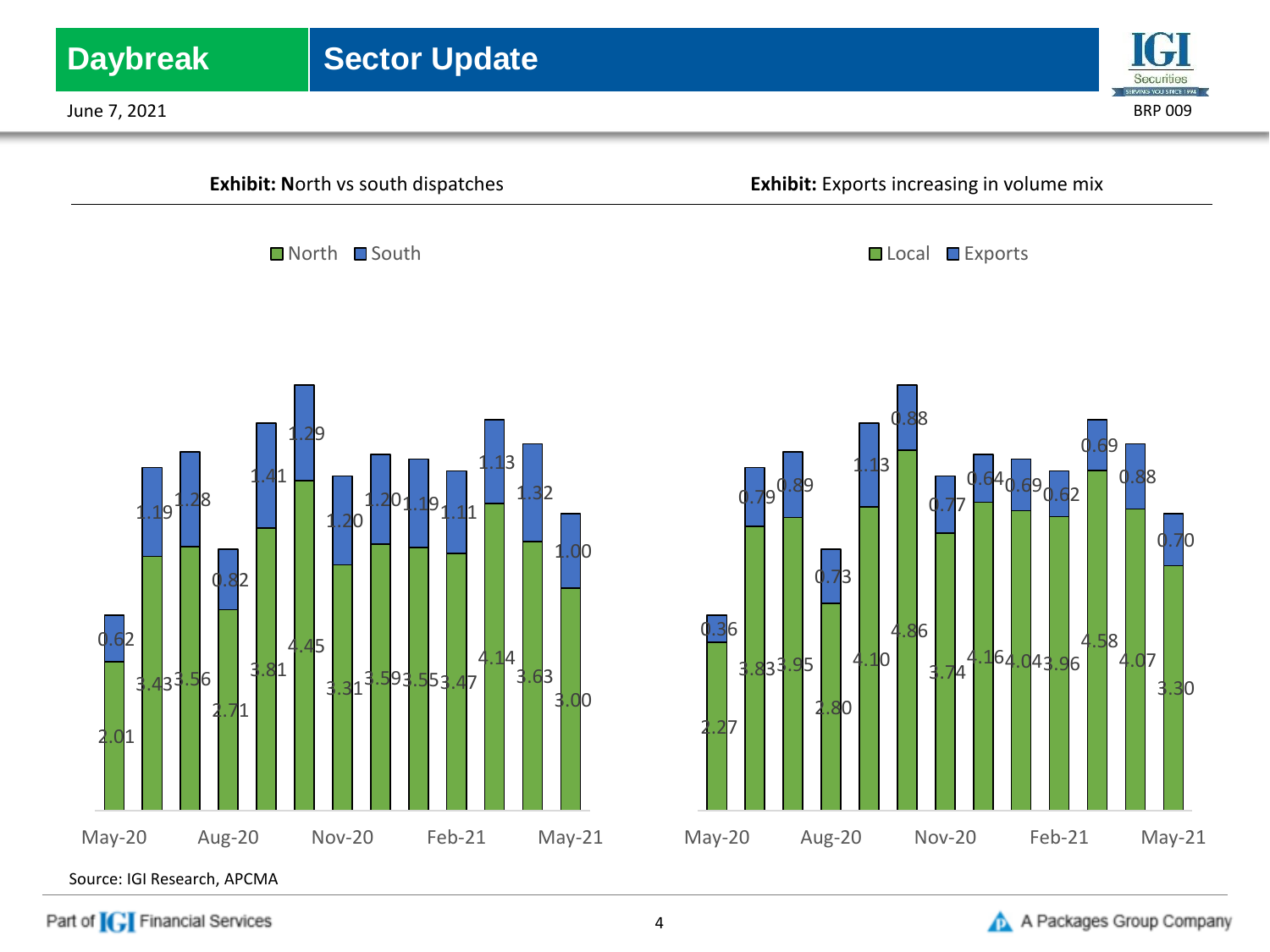

Source: IGI Research, APCMA

May-20 Aug-20 Nov-20 Feb-21 May-21

Part of **[G]** Financial Services

-50%



2017 2018 2019 2020 2021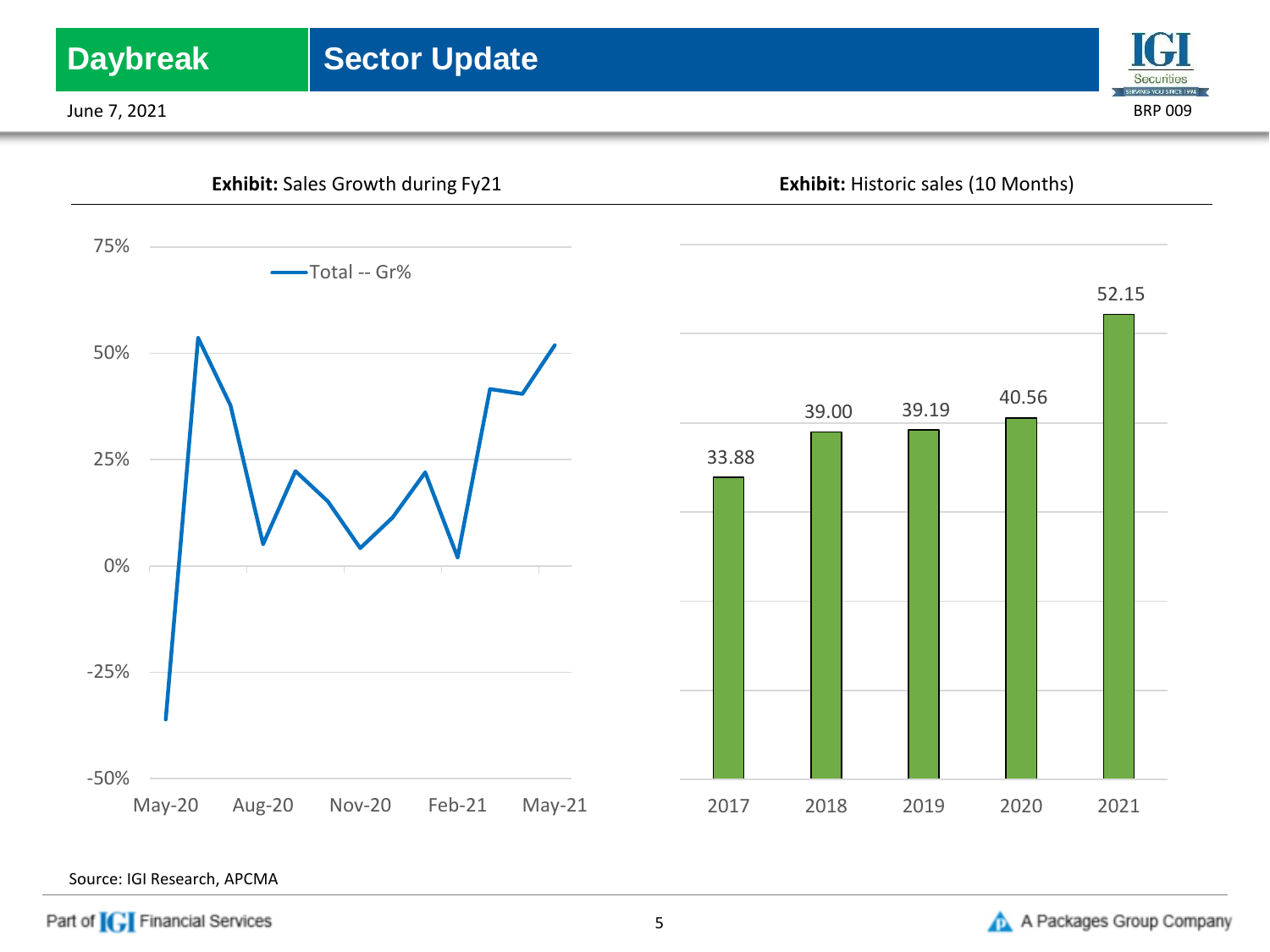# **Important Disclaimer and Disclosures**



June 7, 2021 BRP 009

**Research Analyst(s) Certification:** The Research Analyst(s) hereby certify that the views about the company/companies and the security/securities discussed in this report accurately reflect his or her or their personal views and that he/she has not received and will not receive direct or indirect compensation in exchange for expressing specific recommendations or views in this report. The analyst(s) is principally responsible for the preparation of this research report and that he/she or his/her close family/relative does not own 1% or more of a class of common equity securities of the following company/companies covered in this report.

**Disclaimer:** The information and opinions contained herein are prepared by IGI Finex Securities Limited and is for information purposes only. Whilst every effort has been made to ensure that all the information (including any recommendations or opinions expressed) contained in this document (the information) is not misleading or unreliable, IGI Finex Securities Limited makes no representation as to the accuracy or completeness of the information. Neither, IGI Finex Securities Limited nor any director, officer or employee of IGI Finex Securities Limited shall in any manner be liable or responsible for any loss that may be occasioned as consequence of a party relying on the information. This document takes no account of the investment objectives, financial situation and particular needs of investors, who shall seek further professional advice before making any investment decision. The subject Company (ies) is a client of the IGI Finex Securities Limited and IGI Finex Securities offers brokerage services to subject company (ies) on a regular basis, in line with industry practice. This document and the information may not be reproduced, distributed or published by any recipient for any purpose. This report is not directed or intended for distribution to, or use by any person or entity not a client of IGI Finex Securities Limited, else directed for distribution.

**Rating system:** IGI Finex Securities employs three tier ratings system, depending upon expected total return (return is defined as capital gain exclusive of tax) of the security in stated time period, as follows:

| Recommendation                    | <b>Rating System</b>                                                                                               |
|-----------------------------------|--------------------------------------------------------------------------------------------------------------------|
| Buy                               | If target price on aforementioned security (ies) is more than $10\%$ , from its last closing price (s)             |
| Hold                              | If target price on aforementioned security (ies) is in between $-10\%$ and $10\%$ , from its last closing price(s) |
| <b>Sell</b>                       | If target price on aforementioned security (ies) is less than $-10\%$ , from its last closing price (s)            |
| <b>Time Horizon:</b> $Dec - 2021$ |                                                                                                                    |

**Valuation Methodology:** The analyst(s) has used following valuation methodology to arrive at the target price of the said security (ies):

### **RBDCF** (Reserve Based DCF Valuation)

Risk: Investment in securities are subject to economic risk, market risk, interest rate risks, currency risks, and credit risks, political and geopolitical risks. The performance of company (ies) covered herein might unfavorably be affected by multiple factors including, business, economic, and political conditions. Hence, there is no assurance or guarantee that estimates, recommendation, opinion, etc. given about the security (ies)/company (ies) in the report will be achieved.

**Basic Definitions and Terminologies used: Target Price**: A price target is the projected price level of a financial security stated by an investment analyst or advisor. It represents a security's price that, if achieved, results in a trader recognizing the best possible outcome for his investment, **Last Closing:** Latest closing price, **Market Cap.:**  Market capitalization is calculated by multiplying a company's shares outstanding by current trading price. **EPS:** Earnings per Share. **DPS:** Dividend per Share. **ROE:** Return on equity is the amount of net income returned as a percentage of shareholders' equity. **P/E:** Price to Earnings ratio of a company's share price to its per-share earnings. **P/B:** Price to Book ratio used to compare a stock's market value to its book value. **DY:** The dividend yield is dividend per share, divided by the price per share.

IGI Finex Securities Limited

**Research Analyst(s)** Research Identity Number: BRP009 © Copyright 2021 IGI Finex Securities Limited